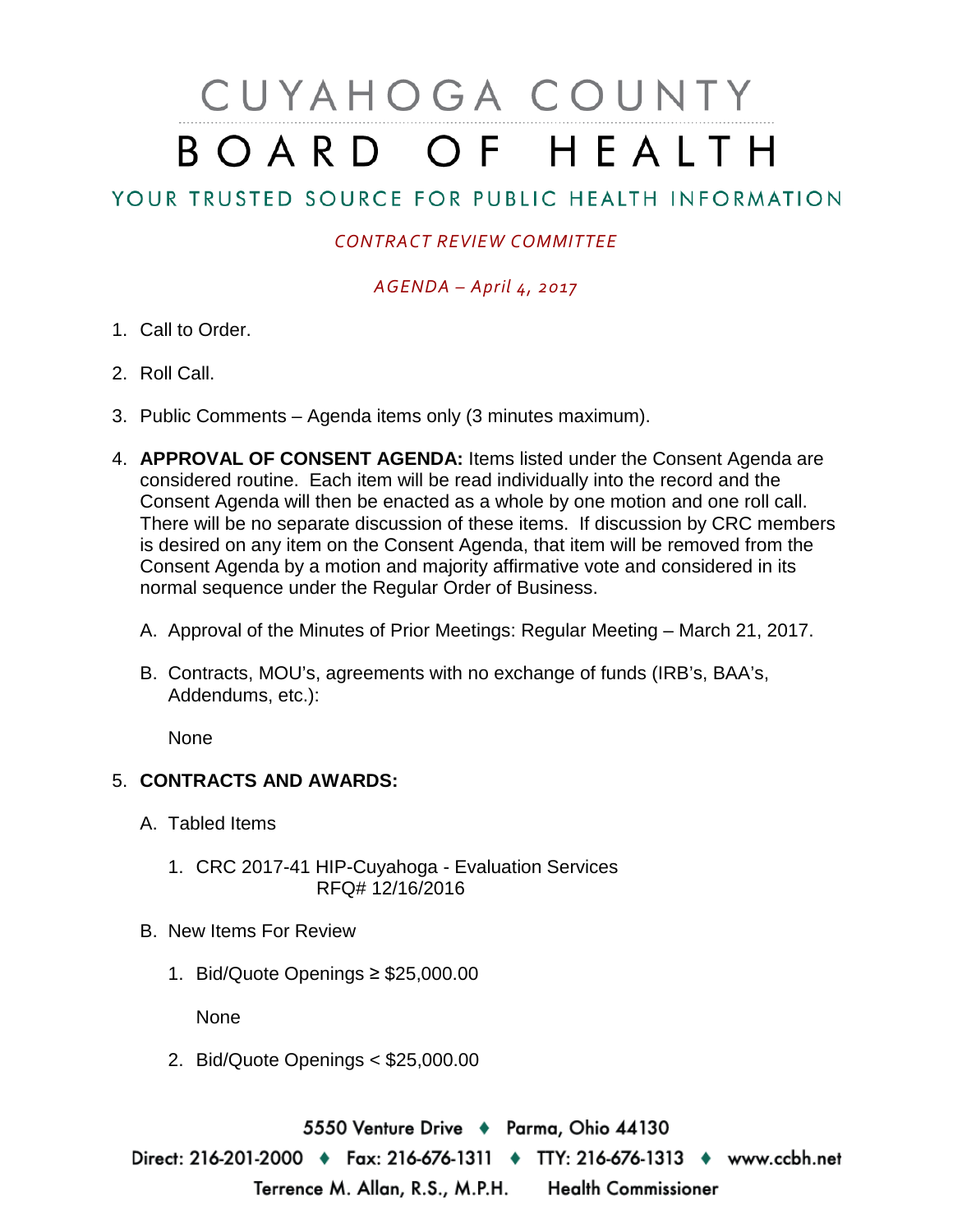*Lead Program*

- a. CRC 2017-46 2093 Mount Vernon Blvd. East Cleveland, Ohio 44112
- b. CRC 2017-47 865 East 261<sup>st</sup> St. Euclid, Ohio 44132
- c. CRC 2017-48 1018 Professor South Euclid, Ohio 44124
- d. CRC 2017-49 6010 Laverne Avenue Parma, Ohio 44129
- e. CRC 2017-50 16220 Helmsdale Rd. East Cleveland, Ohio 44112
- 3. Expenditures: Contracts < \$25,000.00
	- a. CRC 2017-51 Prevention and Wellness Services submitting a contract with East Cleveland Farmers Market Preservation Society under the Creating Healthy Communities (CHC) grant from April 1, 2017 through August 31, 2017. Amount to be paid to East Cleveland Farmers Market Preservation Society is not to exceed \$15,000.00.

Purpose: To develop a food prep kitchen for community gardeners, residents and vendors at the Coit Road Farmers Market in East Cleveland.

Funding Source: 100% reimbursable through the FY2017 CHC grant.

b. CRC 2017-52 Prevention and Wellness Services submitting a contract with Diversity Center of Northeast Ohio under the Teen Wellness Initiative (TWI) grant from June 1, 2017 through June 30, 2017. Amount to be paid to Diversity Center of Northeast Ohio is not to exceed \$2,900.00.

5550 Venture Drive + Parma, Ohio 44130 Direct: 216-201-2000 ♦ Fax: 216-676-1311 ♦ TTY: 216-676-1313 ♦ www.ccbh.net Terrence M. Allan, R.S., M.P.H. Health Commissioner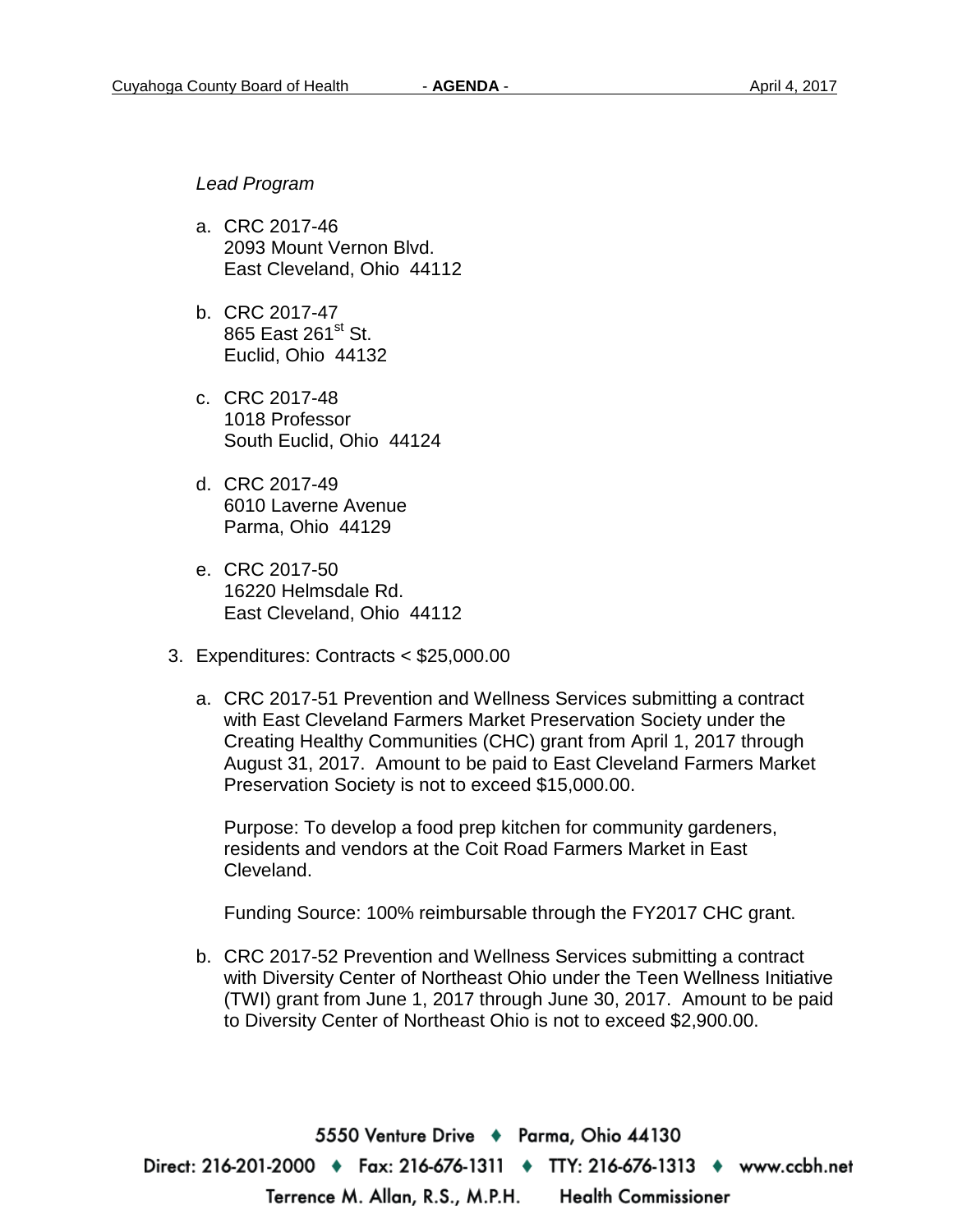Purpose: The Diversity Center will provide a full day professional development training to internal TWI staff, subrecipient partners and select community partners.

Funding Source: 100% reimbursable through the FY2017 TWI grant.

c. CRC 2017-53 Prevention and Wellness Services submitting a contract with Heidi Gullet, M.D. under the Reproductive Health and Wellness (RHW) grant from April 1, 2017 through June 30, 2018. Amount to be paid to Heidi Gullet, M.D. is not to exceed \$1,200.00.

Purpose: Dr. Gullett will serve as the Medical Director for the Cuyahoga County Board of Health Family Planning Clinic.

Funding Source: 100% reimbursable through the FY2018 RHW grant.

d. CRC 2017-54 Environmental Public Health Services submitting an amendment to the contract with Green Home Solutions (CRC 2016-114) under the Lead Hazard Control grant to increase the amount paid to Green Home Solutions from \$22,900.00 to \$23,400.00.

Purpose: To complete additional work not identified in the original scope for the project.

Funding Source: 100% reimbursable through the Lead Hazard Control Program.

e. CRC 2017-55 Environmental Public Health Services submitting a contract with Lorain County under the ODH 2017 Injury Prevention grant from February 1, 2017 through December 31, 2017. Amount to be paid to Lorain County is not to exceed \$15,000.00.

Purpose: To assist the Ohio Department of Health in facilitating the activities of the Prescription Drug Abuse Action Group.

Funding Source: 100% reimbursable through the FY2017 ODH Injury Prevention grant.

f. CRC 2017-56 Administration Services submitting a contract with Johnson Controls from June 1, 2017 through May 31, 2018. Amount to be paid to Johnson Controls is not to exceed \$6,051.25.

Purpose: To provide software maintenance for the AMAG Security System.

5550 Venture Drive + Parma, Ohio 44130

Direct: 216-201-2000 ♦ Fax: 216-676-1311 ♦ TTY: 216-676-1313 ♦ www.ccbh.net Terrence M. Allan, R.S., M.P.H. Health Commissioner